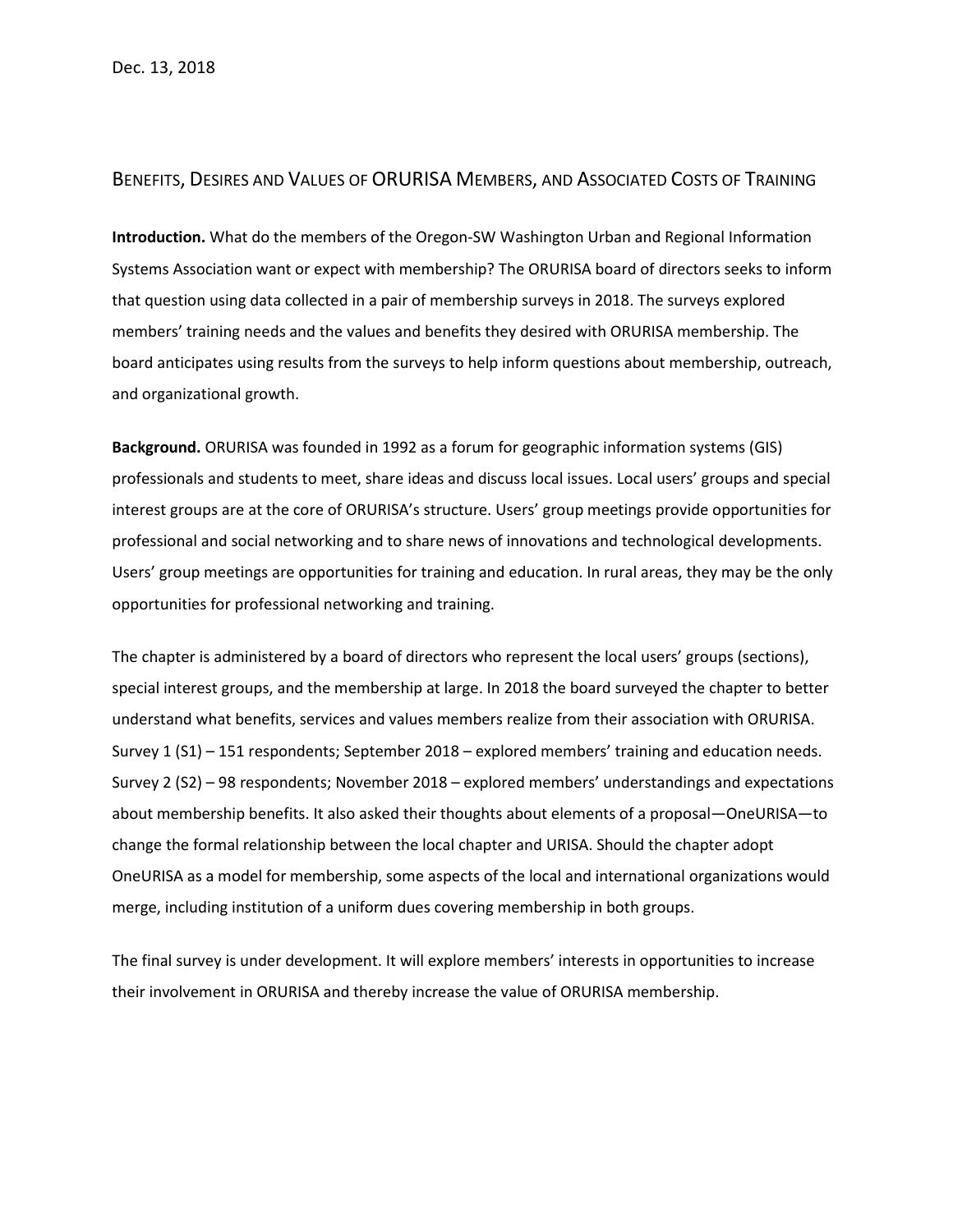**Desired benefits, services and values.** For most respondents<sup>[1](#page-1-0)</sup>, the value of ORURISA membership lies in the organization's ability to convene GIS users for information sharing, professional and social networking, and training. More than 90 percent of respondents to S1, Question 1 (s1-q1) said they needed training to improve their GIS skills. In S2 (s2-q3), nearly three quarters described their membership in ORURISA as "somewhat," "very," or "extremely" valuable. Repeatedly in S2 networking, professional development, training and education were called out as values of membership. Asked to name the chief value of membership (s2-q4), respondents cited conferences and section meetings, networking (locally, nationally, internationally), finding and sharing relevant GIS information, seeing what others are doing, keeping up to date with technology and apps, access to no-cost or low-cost training and education, and free membership. Asked what one thing would increase the value of their membership (s2-q5), respondents cited ORURISA's ability to bring GIS users together for training, information sharing and professional development. Rural users would like more opportunities for training and networking in rural areas. Several suggested moving GIS In Action around the state to address this. Respondents also appreciate (and would like more) opportunities for social engagement, mentoring, advocacy, learning about statewide developments affecting GIS and GIS users, and having regional forums for discussing important issues.

Asked what would increase the value of their membership (s2-q5) respondents focused on networking and outreach: Planning more events and activities, keeping members informed of events and activities, providing more training – online and off, holding more events around the state, introducing board members at ORURISA events and activities, and generally providing more information and activities for the members. Comments included, "More inclusivity. As a volunteer organization, I understand that some people are the 'doers' and dedicate themselves to the association. Sometimes, the doers become insular/clique-like and control the group in a detrimental fashion." "More things going on - it doesn't seem that ORURISA has had too many opportunities other than GIS In Action over the last few years," and, "Knowing about events, publications, meetings, etc. Aside from the surveys in the last few months, I have heard nearly nothing about/from ORURISA."

**Do members value OneURISA?** For this review information has been selected from the findings of the two surveys and used to answer specific questions that the board is asking about the benefits, desires and values espoused by members. The intent is neither to present a balanced view of complex issues or

<span id="page-1-0"></span> <sup>1</sup> ORURISA maintains an email list of about 1500, but active membership is estimated to be much lower. Since the actual active membership is unknown, the response rate to the surveys cannot be determined.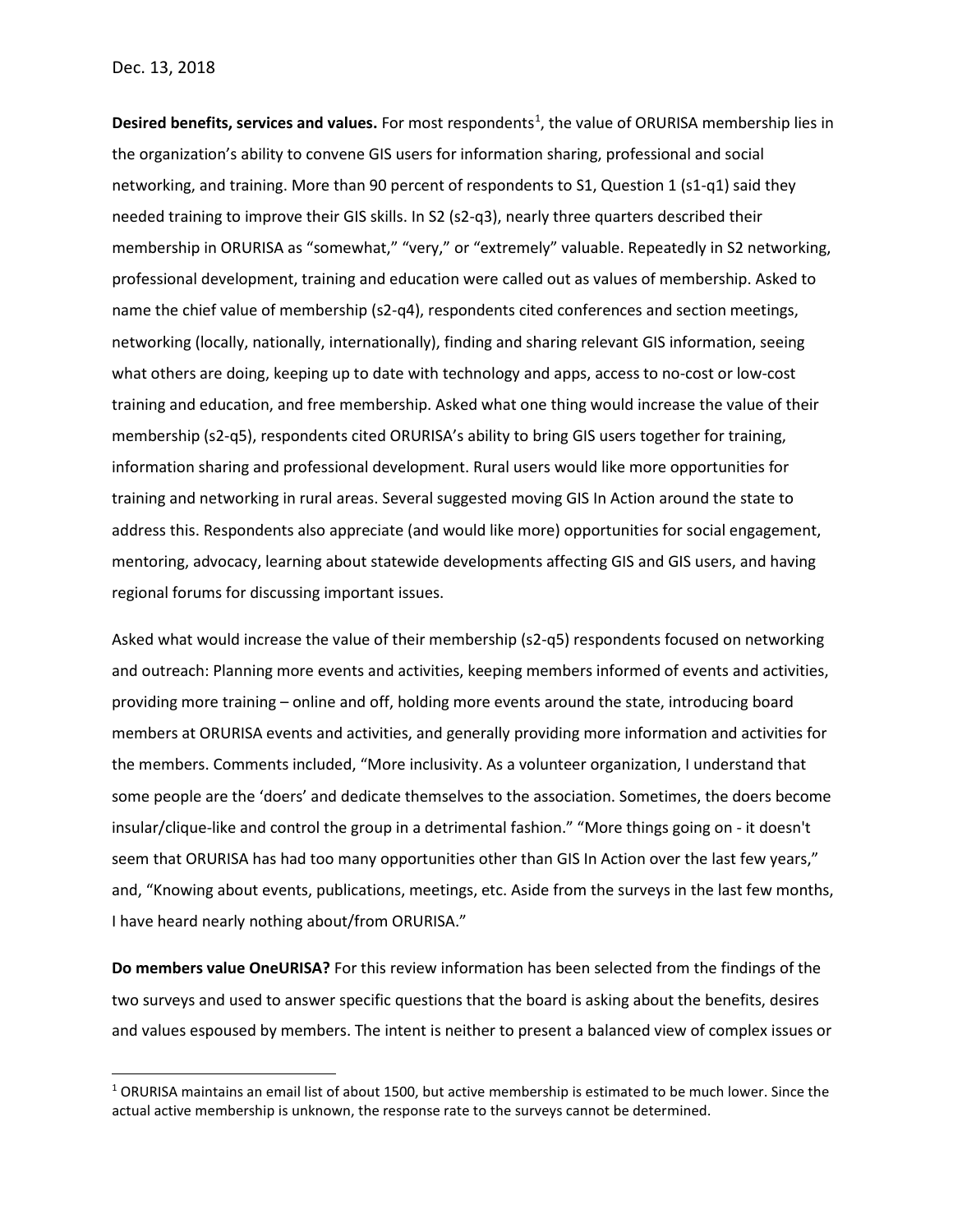build a case for one point of view over another, but to try to make some sense of values and desires that might not be clear to see, except by their holders. ORURISA members value their local chapter. But if the audience that responded to the survey is a fair sampling of active ORURISA membership, then a significant proportion of members (at least of respondents to S2) are conflicted by the OneURISA proposal.

Asked (s2-q8) if they have comments or questions about the proposal, 80 percent of respondents said, "No," but 19 respondents offered comments ranging from, "This is a good direction to be taking," to "Don't do it." Of the comments, nine were opposed, seven were primarily concerned with the cost, and two were favorable. When asked (s2-q10) how a change would affect their local chapter membership or dues, 70 percent of respondents declined to answer directly, but 23 provided comments. A sampling includes: "If I can't 'pay up,' when are you going to drop me as a member?" "Please keep dues as low as possible," "I don't think this will have much difference for ORURISA members" and "I have another professional organization that is more meaningful to me." Eleven of 23 comments expressed doubt about or opposition to the change, or reticence to an increase in dues. The respondents generally questioned the benefits of OneURISA or had difficulty understanding how OneURISA would benefit the local chapter.

**Training and associated costs.** Training workshops are integral to GIS In Action. Symposium By the Sea provides training with emphasis on coastal management for GIS users and new audiences. Training often occurs at users' group meetings depending on the levels of interest, energy, and commitment of the members. ORURISA provides an annual stipend to user groups to cover the costs of user group meetings. (Needed or preferred training topics are described in S1's findings and are not repeated here.)

Half of the S1 respondents were willing to pay up to \$250, and nearly half were willing travel up to 75 miles, to attend training (s1-q2). Sixty percent identified full-day workshops as their preferred format (s1-q4). Some were willing to pay more for "highly relevant" training. Multi-day trainings were less favorable, so were online formats (s1-q4). However in both surveys respondents said there was value in online training especially for rural offices and agencies. GIS users working in rural areas cited limited travel and training budgets, and their work needs didn't always align with available training content. Since in-office training can be interrupted or delayed by work, training away from the office was preferred; but to travel for training in Oregon is difficult, time consuming, and may require overnight stays. All of these can be barriers to training. Forty two percent of S1 respondents denied having participated in ORURISA-sponsored training.